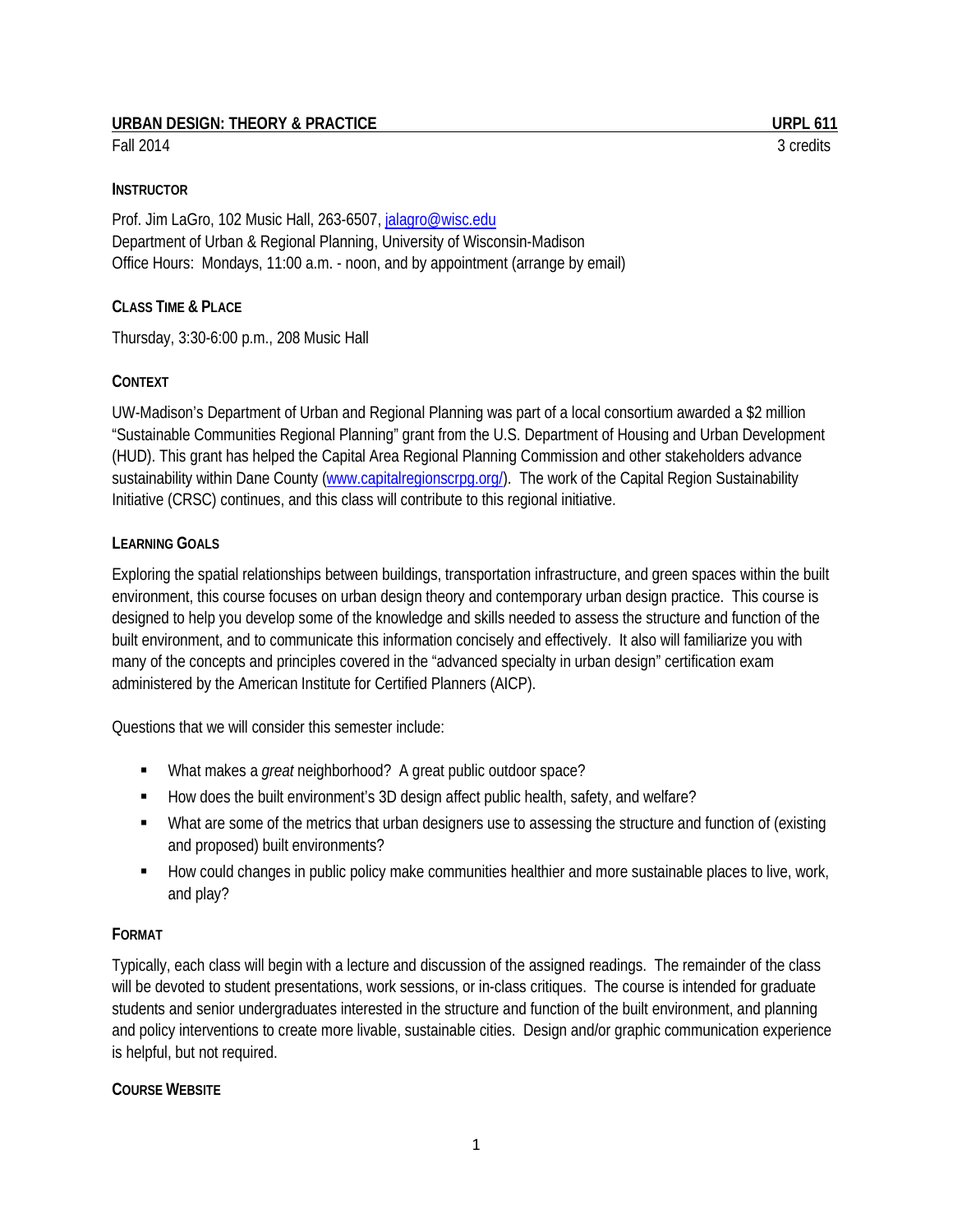The syllabus, lecture slides, and all assigned readings are available on the course website[: https://learnuw.wisc.edu/.](https://learnuw.wisc.edu/)

## **ASSIGNMENTS**

## **1. Reflections on a "great place"**

An essay on your personal experiences with a memorable, "great" outdoor place in the built environment (see: [http://www.planning.org/greatplaces/\)](http://www.planning.org/greatplaces/). Reflect on what made the place satisfying and memorable for you (e.g., architecture, public art, vegetation, water, weather, people, food, etc. – in other words, your 3D environment perceived by all five senses). Deliverable: PDF of 2-page (max.) carefully edited essay (single space, skip a line between paragraphs, use headings and sub-headings to organize, include a title, your name, and date). Upload to Learn@UW course "dropbox" by noon on the due date.

## **2. Comparative analysis of two assigned readings**

Compare and contrast any two of the readings assigned for weeks 1-12. This analysis and synthesis is an opportunity to reflect on (and, potentially, disagree with) the opinions expressed in the selected readings. Deliverable: PDF of one 2-page (maximum) commentary. Upload to Learn@UW course "dropbox" no later than noon on the due date.

## **3. Sustainability indicators fact sheets**

In collaboration with the Capital Region Sustainability Initiative (CRSC), the class will work in teams to prepare education and outreach materials that document and explain the importance of five priority (bellwether) indicators. Deliverables: PDF of 2-page illustrated fact sheets that include photos, key facts and figures, references to authoritative reports, papers, or websites, and policy and design recommendations for improving these regional indicator outcomes over time.

### **4. Urban policy brief**

Many public policies directly or indirectly affect the structure and function of the built environment, often with unintended consequences. Negative impacts include reduced walkability, air and water pollution, crime and disparities in access to economic opportunities. For this project, you will be asked to develop an argument – with supporting evidence – that explains why a specific policy change is needed at either the local, regional, state, and/or federal levels. Deliverables: PDF of a 5 page (max.) policy brief + PDF of a 10 slide (max.) summary presentation to the class.

### **GRADING**

Final course grades will be based on the following:

| Participation in class discussions   | 10% |
|--------------------------------------|-----|
| Reflections on place                 | 10% |
| Comparative analysis of two readings | 10% |
| Sustainability indicator fact sheets | 30% |
| Policy brief + presentation          | 40% |

Grading scale: A (94.0-100%), AB (88.0-93.9%), B (82.0-87.9%), BC (76.0-81.9%), C (70.0-75.9%), D (64.0-69.9%), F (63.9% or below)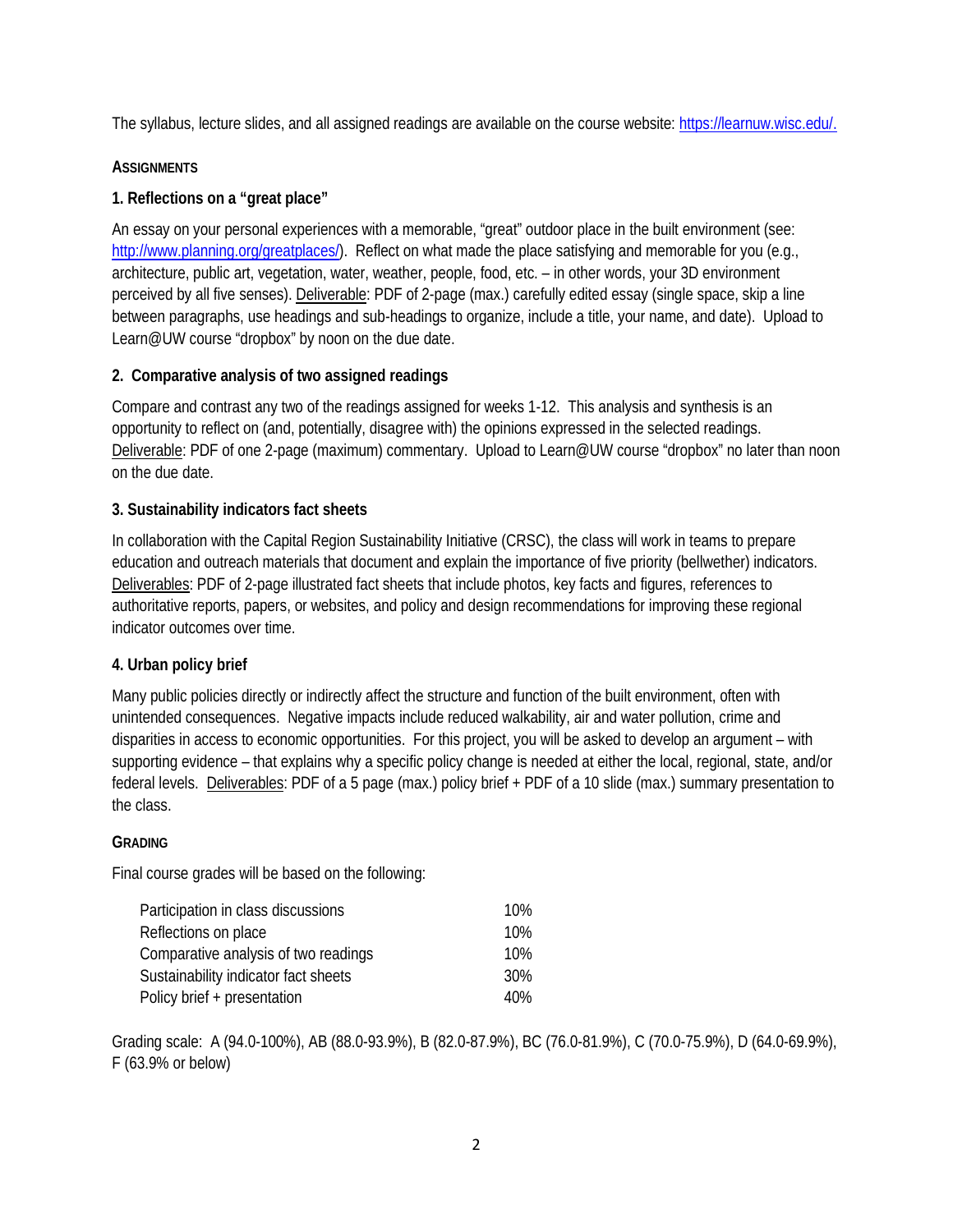## **ASSIGNED READING**

All of the assigned readings are posted on the Learn@UW course website. Please read each week's assigned readings prior to that week's class.

## *Urban Structure & Function*

- Alexander, C., S. Ishikawa, and M. Silverstein. 1977. *A Pattern Language*. New York: Oxford University Press. [preface; #14 - Identifiable Neighborhood; #21 – Four-Story Limit; #22 – Nine Percent Parking; #25 – Access to Water; #26 – Lifecycle; 95 – Building Complex; 96 – Number of Stories; 99 – Main Building; 102 – Family of Entrances; 105 – South Facing Outdoors; 106 – Positive Outdoor Space; 108 – Connected Buildings; 114 – Hierarchy of Open Space; 115 – Courtyards Which Live; 118 – Roof Garden; 165 – Opening to the Street; 167 – Six Feet Balcony]
- Cortright, J. 2010. *Driven Apart: How Sprawl is lengthening our Commutes and Why Misleading Mobility Measures are Making Things Worse*. CEOs for Cities. 20 pp.
- Jackson, R., A. Dannenberg and H. Frumkin. 2013. Health and the built environment: 10 years after. *American Journal of Public Health*, 103(9): 1542-1544.
- Jackson, R. and C. Kochtitzky. 2010. *Creating A Healthy Environment: The Impact of the Built Environment on Public Health*. Washington, D.C.: Sprawl Watch Clearinghouse. 19 pp.
- Koohsari, M., H. Badland, and B. Giles-Corti. 2013. (Re)Designing the built environment to support physical activity: Bringing public health back into urban design and planning. *Cities*, 35: 294-298.
- Main, B. and G. Hannah. 2009. The role of furniture in outdoor spaces, pp.1-23. In: *Site Furnishings: A Complete Guide to the Planning, Selection and Use of Landscape Furniture*. Hoboken, NJ: Wiley & Sons.
- Rofe, Y. 1995. Space and Community The Spatial Foundations of Urban Neighborhoods: An Evaluation of Three Theories of Urban Form and Social Structure and Their Relevance to the Issue of Neighborhoods. *Berkeley Planning Journal*, 10: 107-125.

# *Urban Design Practice*

- American Institute of Architects (AIA). 2005. *What Makes a Community Livable? Livability 101*. 58 pp.
- American Planning Association (APA). 2011. *Multigenerational Planning: Using Smart Growth and Universal Design to Link the Needs of Children and the Aging Population.* Family-Friendly Communities Briefing Papers 02. Chicago, IL: American Planning Association. 14 pp.
- American Society of Landscape Architects (ASLA) et al. 2012. *Banking on Green: A Look at How Green Infrastructure Can Save Municipalities Money and Provide Economic Benefits Community-Wide*. 44 pp.
- LaGro, J. 2014. *Pathways to Regional Sustainability: Best Practices for Wisconsin's Capital Region.* Madison: Department of Urban & Regional Planning. 30 pp.
- Leinberger, C. and S. Kavage. 2007. *Barriers to Developing Walkable Urbanism and Possible Solutions.*  Washington, D.C.: The Brookings Institution, Metropolitan Policy Program. 12 pp.
- Parolek, D., K. Parolek, and P. Crawford. 2008. Why form-based codes? pp. 3-14. In: *Form-Based Codes: A Guide for Planners, Urban Designers, Municipalities, and Developers*. Hoboken, NJ: Wiley & Sons.
- Slone, D., D. Goldstein, and A. Gowder. 2008. To suburbia and back: how urbanist law is different, pp. 1-27. In: *A Legal Guide to Urban and Sustainable Development for Planners, Developers and Architects*. Hoboken, NJ: Wiley & Sons. pp. 1-27.

# **WEBSITES**

*Planetizen: Urban Planning, Design and Development Network -* [www.planetizen.com](http://www.planetizen.com/)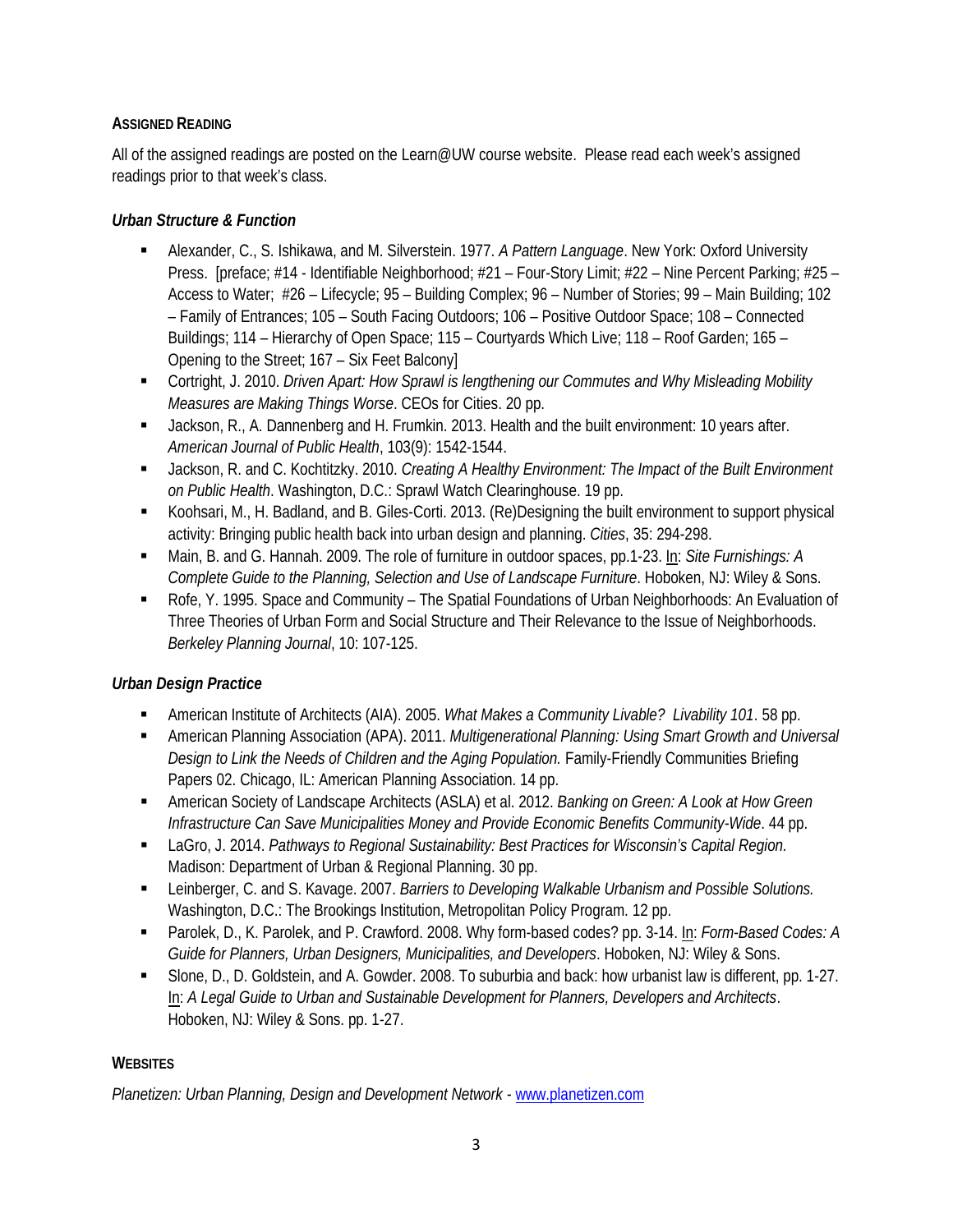*Mayors Institute on City Design* - <http://www.micd.org/> *Healthy Communities by Design -* <http://www.healthycommunitiesbydesign.org/>

# **SCHEDULE**

| Week           | Date | <b>Topics</b>                                                                  | Reading                                                                                                                                                                                                                                   | <b>Activities</b>                                                                                                                                                        |
|----------------|------|--------------------------------------------------------------------------------|-------------------------------------------------------------------------------------------------------------------------------------------------------------------------------------------------------------------------------------------|--------------------------------------------------------------------------------------------------------------------------------------------------------------------------|
| 1              | 9/4  | skills & interests<br>survey;<br>introductions &<br>overview                   | Jackson, Dannenberg & Frumkin (2013)<br>- Health and the built environment: 10<br>years after<br>View on your own:<br>Mayors Institute on City Design -<br>http://www.youtube.com/watch?v=LJ7Krw46iql&fe<br>ature=player_embedded         | Introductions & course overview<br>Lecture: A brief introduction to contemporary<br>urban design<br>Reflections on "place" essay assigned                                |
| $\overline{2}$ | 9/11 | Geography of<br>opportunity /<br>CRSC regional<br>sustainability<br>initiative | LaGro (2014) - Pathways to Regional<br>Sustainability<br>Jackson and Kochtitzky (2010) -<br>Creating a Healthy Environment                                                                                                                | <b>Guest speaker: Steve Steinhoff, CARPC</b><br>(opportunity mapping)<br>Reflections on "place" essay due<br>Comparative analysis of readings assigned                   |
| 3              | 9/18 | Urban structure                                                                | Alexander et al. (1977) - A Pattern<br>Language (ix-xxxiv, #14, 21, 26)<br>Rofe (1995) - Space and community:<br>the foundation of urban neighborhoods                                                                                    | Lecture: Urban form (structure): density &<br>other metrics (FAR, block size, intersection<br>density, improved/land value)<br>Sustainability indicator project assigned |
| 4              | 9/25 | Urban structure                                                                | Koohsari et al. (2013) - (Re)Designing<br>the built environment to support physical<br>activity                                                                                                                                           | Guest speaker: Bill Fruhling, City of<br><b>Madison DPCED (invited)</b><br>In-class work session                                                                         |
| 5              | 10/2 | Urban function<br>(e.g., mobility,<br>property value,<br>health)               | American Planning Association (2011) -<br>Multigenerational planning<br>View on your own:<br>"Planning and Designing Communities<br>that Promote Healthier Lives" (CDC) -<br>http://www.cdc.gov/healthyplaces/healthy_comm_<br>design.htm | Lecture: Urban function: how form affects<br>function (e.g., mobility, health, location<br>efficiency, property value)<br>In-class review/work session                   |
| 6              | 10/9 | Urban design<br>practice<br>(principles)                                       | AIA (2005) - What Makes a Community<br>Livable? Livability 101 (p. 1-58)                                                                                                                                                                  | Guest speakers (4:30-6:00 pm): Judith<br>Ruetsche (Swiss planning firm) & Ray<br><b>Isaacs (UW-Milwaukee Planning Program)</b>                                           |